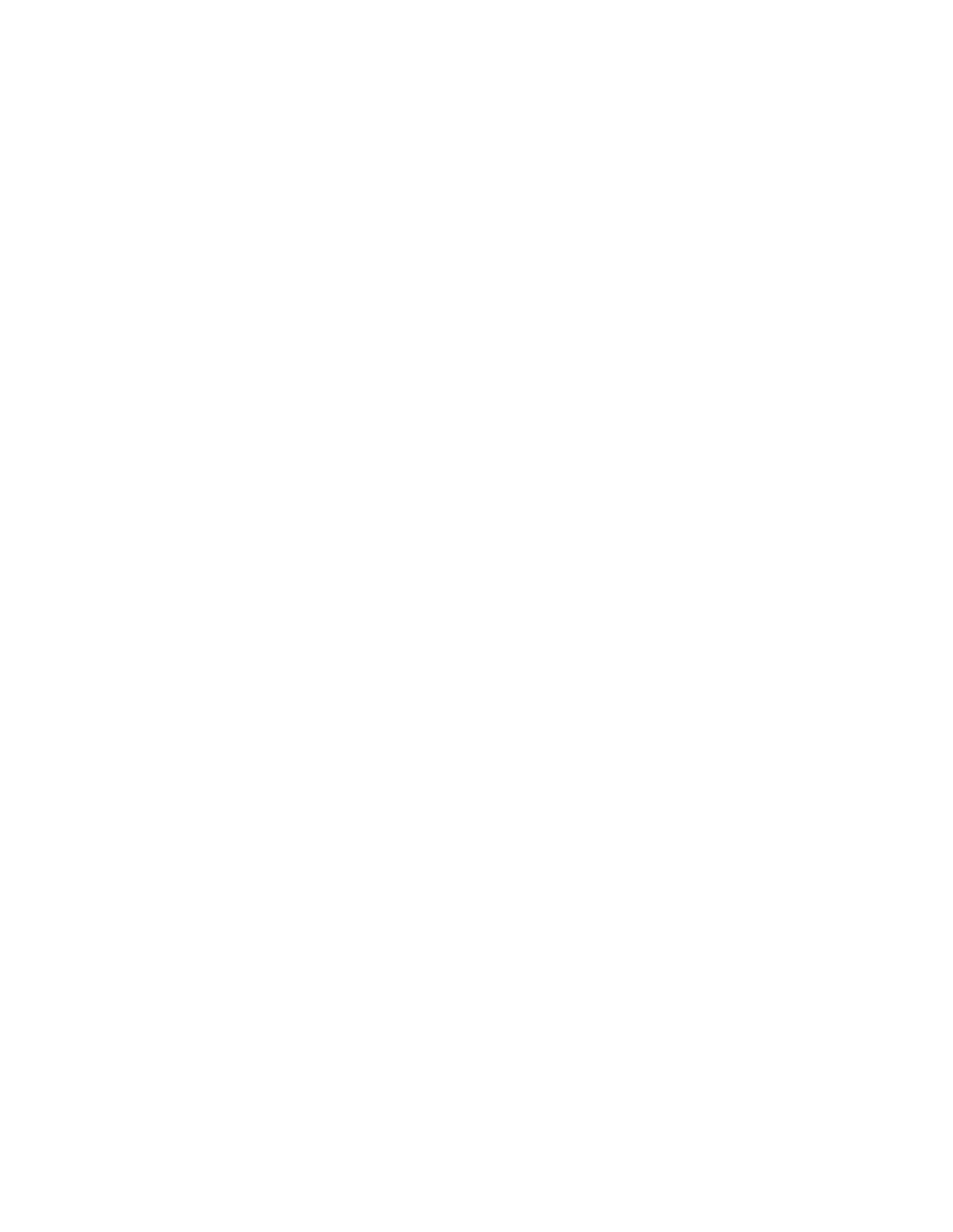## **ABOUT THE AUTHOR**

Sandra L. Winkler has been an industry analyst starting in 1988, and from 1995 has been a staff member of Electronic Trend Publications, now New Venture Research Corporation. She has produced numerous off-the-shelf and custom reports throughout her career. She began her analyst career in the telecommunications industry, with Frost and Sullivan, and since 1995 has focused on the semiconductor packaging industry, authoring more than 30 widely cited reports on the topic, most notably The Worldwide IC Packaging Market, Advanced IC Packaging *Markets and Trends*, and IC Packaging Materials. She is a contributing editor and writer for Chip Scale Review magazine, Global SMT & Packaging News, and contributes to the IEEE/CPMT newsletter and other media. Ms. Winkler earned an MBA from Santa Clara University and is on the executive planning committee of the IEEE/CPMT Santa Clara Valley chapter, serving as Luncheon Program Chair.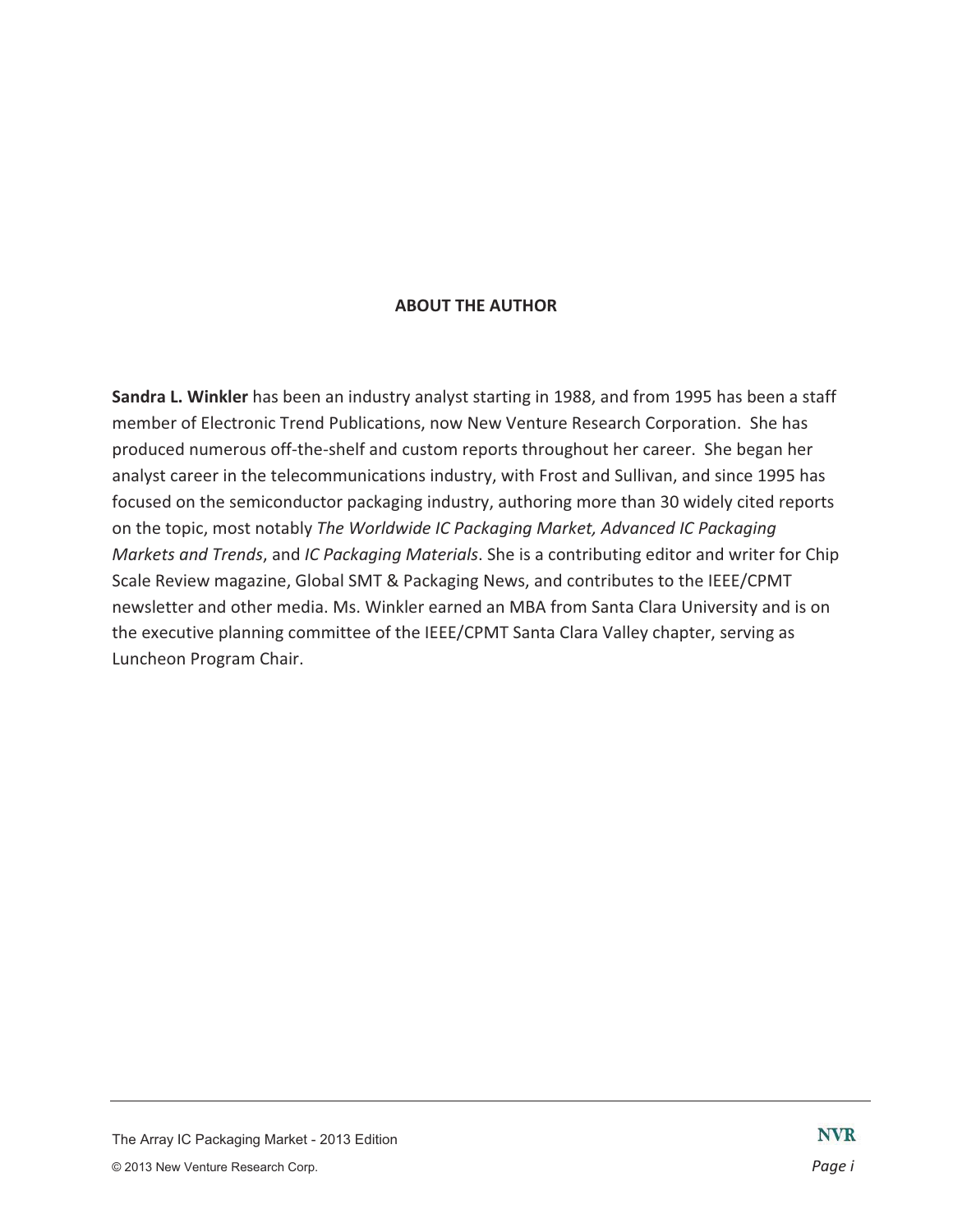## **ABOUT NEW VENTURE RESEARCH CORPORATION**

New Venture Research (NVR) was formed in 1988 to assist industry executives in their decision making. We began as an independent consultancy and have recently evolved into a publisher of off-the-shelf market research reports in key areas of the electronics industry. The reports are written by a team of staff analysts and independent consultants. We also offer consulting services when our clients need information not found in our reports.

The backbone of each report is based upon primary market research information. Our market information originates from direct interviews with vendors, users, and other industry participants. We use secondary research to test for reasonableness, technical backgrounds, and, in some cases, for top-level forecasts. We distill the research into coherent forecasts and recommendations.

We are dedicated to providing our customers with accurate reporting on our targeted markets. One of our reports can save our customers months or years of research. The reports enable executives to make decisions in a structured manner. Our customers tell us these reports are excellent tools for building consensus regarding their company's real market opportunities.

## **NEW VENTURE RESEARCH**

337 Clay Street, Suite 101 Nevada City, California 95959

Tel: (530) 265-2004 • Fax: (530) 265-1998 www.newventureresearch.com

The Array IC Packaging Market - 2013 Edition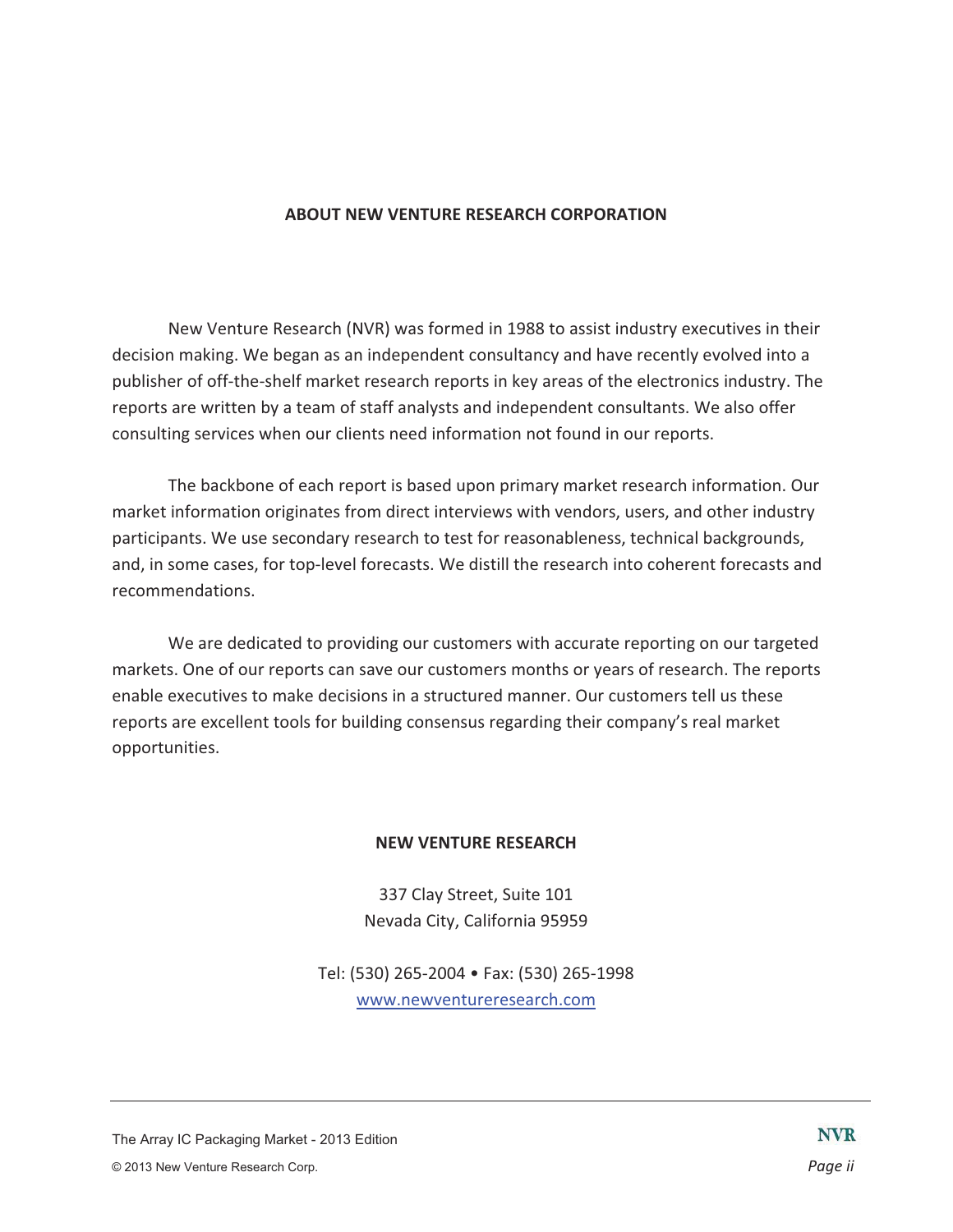# **DISCLAIMER-**

The author and publisher have used their best efforts to assure the accuracy of the material used in preparing this report.

The author and publisher make no warranty of any kind, expressed or implied, with regard to the information contained in this report. The author and publisher shall not be liable in any event for incidental or consequential damages in connection with, or arising from, the information contained in this report.

Any reference to particular products or manufacturers to illustrate points made in this report should not be construed as an endorsement of said products or manufacturers.

The opinions contained herein are those of the author and are based upon published and unpublished information obtained from a variety of sources, telephone and personal interviews with industry participants, and many years of experience.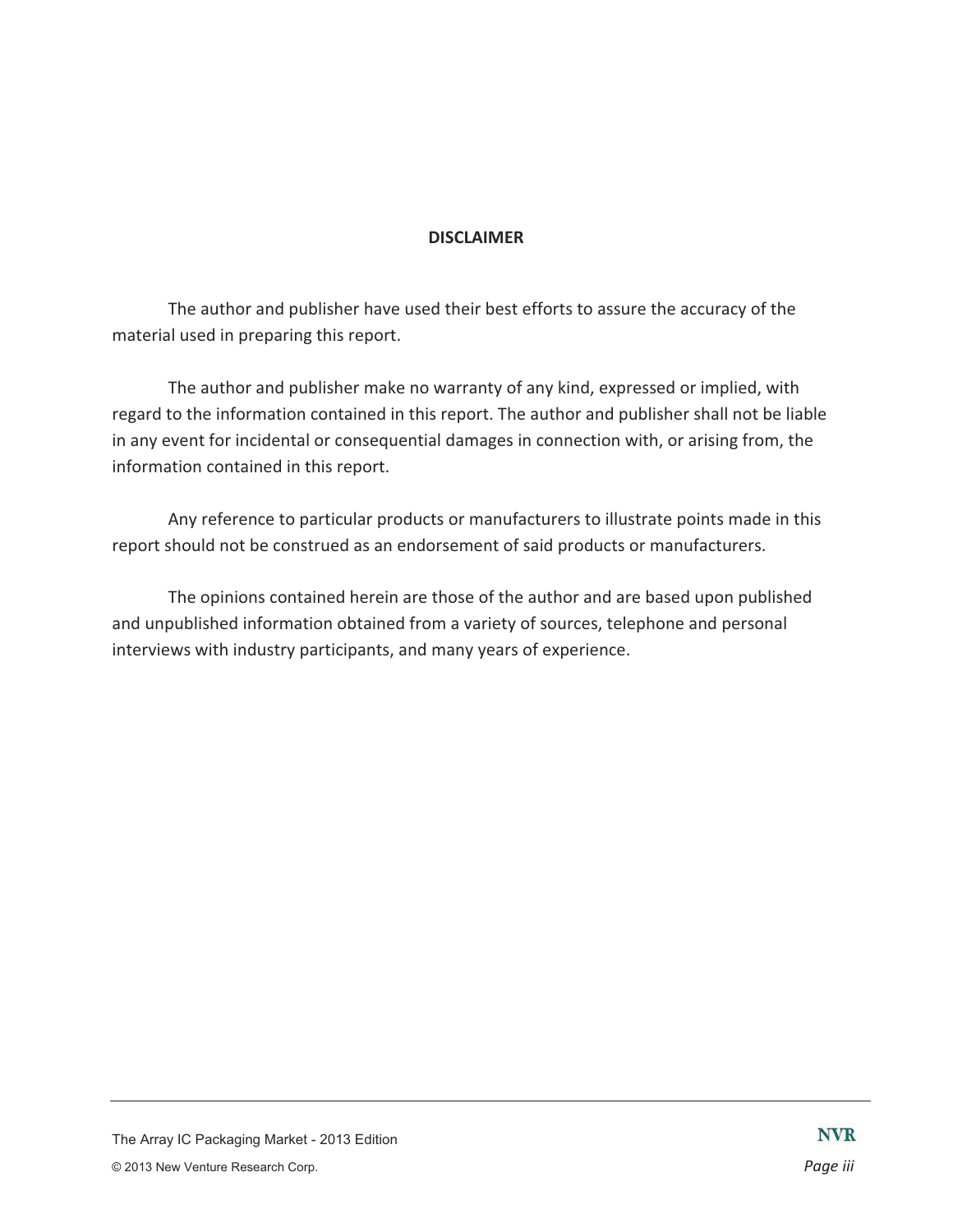## **SOFTWARE LICENSE AGREEMENT**

This report is provided in PDF electronic file format. For considerations received, New Venture Research Corp. (NVR) hereby licenses this electronic copy of the report as described in this License Agreement to "You" the corporate or individual licensee. This License Agreement applies to all electronic file copies of the report for which you have purchased or otherwise been granted a license by NVR. Any use of the electronic file copy of the report indicates your acceptance of these terms.

The report and all electronic copies thereof are protected by both United States copyright law and international treaty provisions. You may not distribute any portion of the report. Unless otherwise specified in your purchase agreement with NVR, the electronic file copy of the report may be freely moved from one computer location to another, but may not be used by more than one (1) person simultaneously.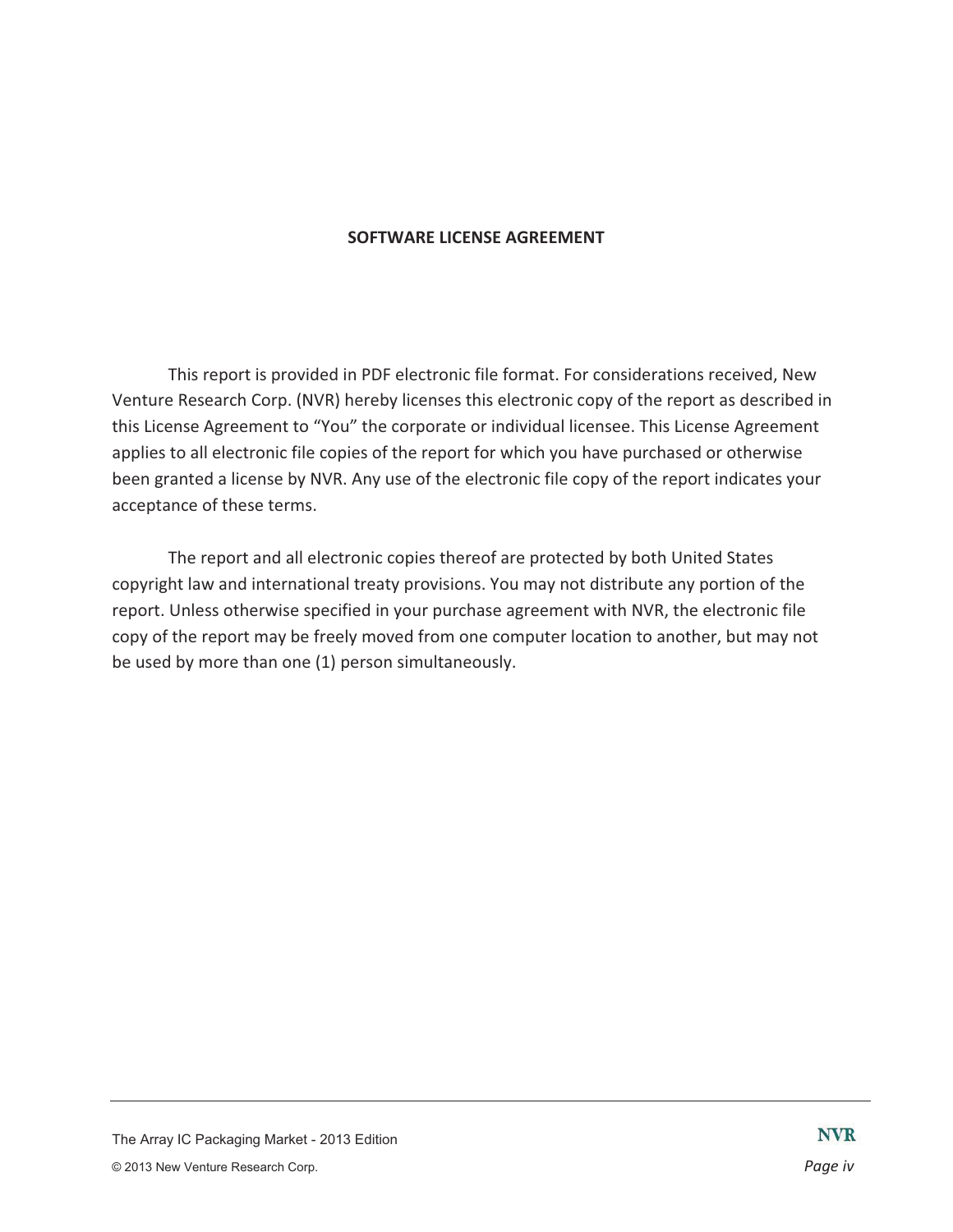# THE ARRAY IC PACKAGING MARKET - 2013 EDITION

# **Table of Contents**

| 1.1 |         |  |  |  |  |
|-----|---------|--|--|--|--|
| 1.2 |         |  |  |  |  |
| 1.3 |         |  |  |  |  |
| 1.4 |         |  |  |  |  |
|     |         |  |  |  |  |
| 2.1 |         |  |  |  |  |
| 2.2 |         |  |  |  |  |
| 2.3 |         |  |  |  |  |
| 2.4 |         |  |  |  |  |
|     |         |  |  |  |  |
| 3.1 |         |  |  |  |  |
| 3.2 |         |  |  |  |  |
| 3.3 |         |  |  |  |  |
| 3.4 |         |  |  |  |  |
| 3.5 |         |  |  |  |  |
|     | 3.5.1   |  |  |  |  |
|     | 3.5.1.1 |  |  |  |  |
|     | 3.5.1.2 |  |  |  |  |
|     | 3.5.1.3 |  |  |  |  |
|     | 3.5.1.4 |  |  |  |  |
|     | 3.5.1.5 |  |  |  |  |
|     | 3.5.1.6 |  |  |  |  |
|     | 3.5.1.7 |  |  |  |  |
|     | 3.5.1.8 |  |  |  |  |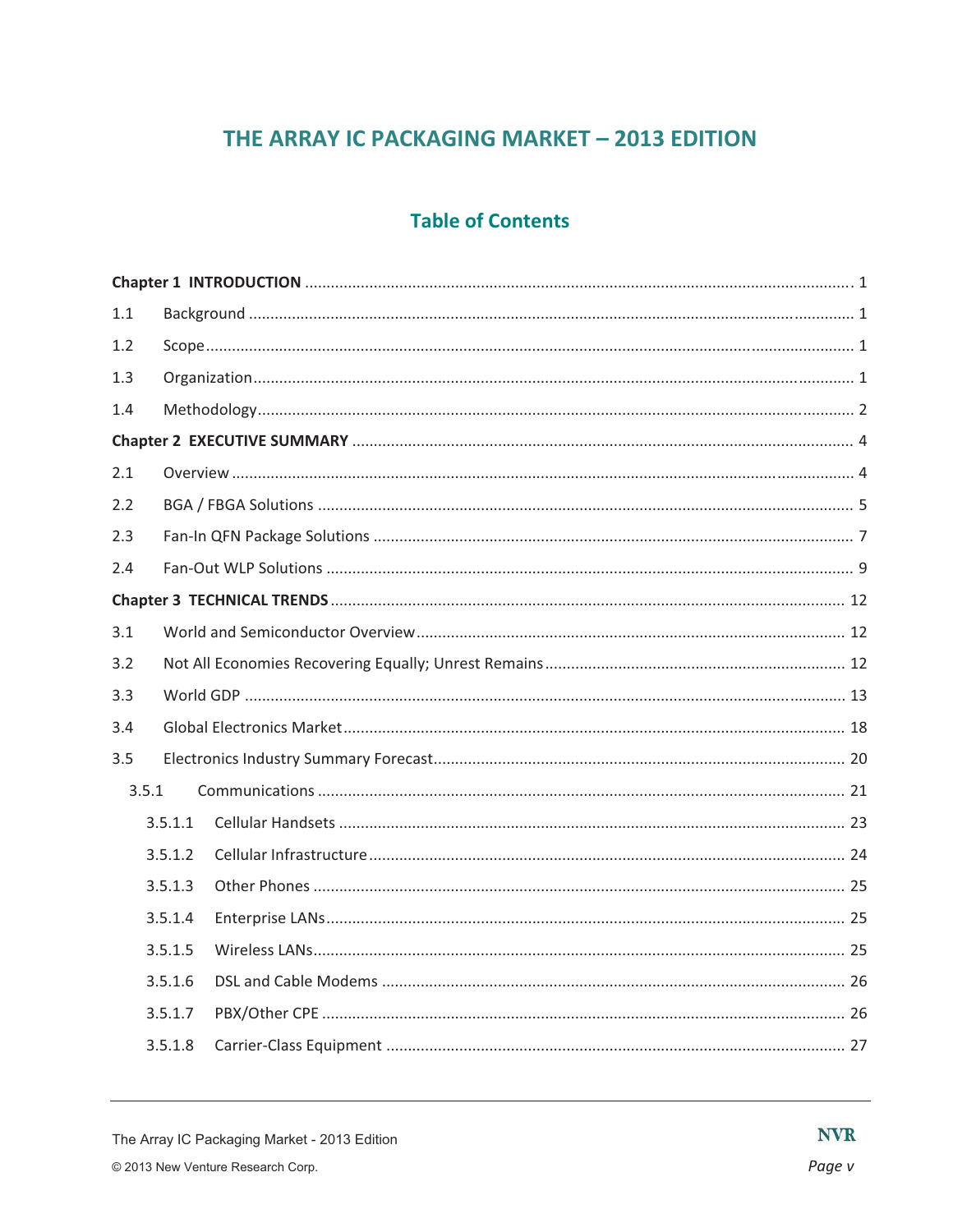| 3.5.2 |         |  |
|-------|---------|--|
|       | 3.5.2.1 |  |
|       | 3.5.2.2 |  |
|       | 3.5.2.3 |  |
|       | 3.5.2.4 |  |
|       | 3.5.2.5 |  |
|       | 3.5.2.6 |  |
|       | 3.5.2.7 |  |
|       | 3.5.2.8 |  |
|       | 3.5.2.9 |  |
| 3.5.3 |         |  |
|       | 3.5.3.1 |  |
|       | 3.5.3.2 |  |
|       | 3.5.3.3 |  |
|       | 3.5.3.4 |  |
|       | 3.5.3.5 |  |
|       | 3.5.3.6 |  |
|       | 3.5.3.7 |  |
|       | 3.5.3.8 |  |
| 3.5.4 |         |  |
| 3.5.5 |         |  |
| 3.5.6 |         |  |
| 3.5.7 |         |  |
|       |         |  |
| 4.1   |         |  |
| 4.2   |         |  |
| 4.3   |         |  |
| 4.4   |         |  |
| 4.4.1 |         |  |
| 4.5   |         |  |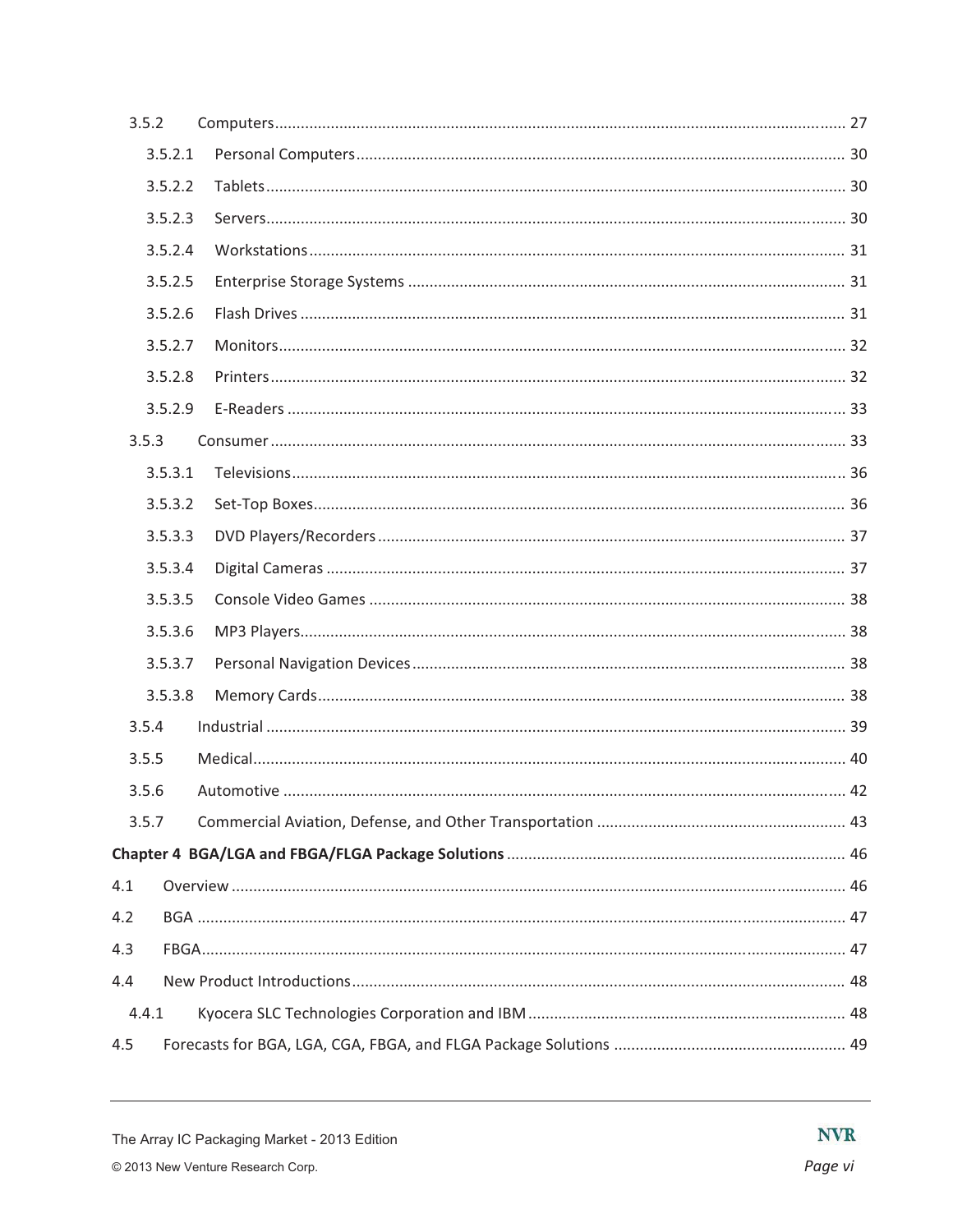| 4.5.1  |  |  |  |  |  |  |
|--------|--|--|--|--|--|--|
| 4.5.2  |  |  |  |  |  |  |
|        |  |  |  |  |  |  |
| 5.1    |  |  |  |  |  |  |
| 5.2    |  |  |  |  |  |  |
| 5.3    |  |  |  |  |  |  |
|        |  |  |  |  |  |  |
| 6.1    |  |  |  |  |  |  |
| 6.1.1  |  |  |  |  |  |  |
| 6.1.2  |  |  |  |  |  |  |
| 6.1.3  |  |  |  |  |  |  |
| 6.1.4  |  |  |  |  |  |  |
| 6.1.5  |  |  |  |  |  |  |
| 6.1.6  |  |  |  |  |  |  |
| 6.1.7  |  |  |  |  |  |  |
| 6.1.8  |  |  |  |  |  |  |
| 6.1.9  |  |  |  |  |  |  |
| 6.1.10 |  |  |  |  |  |  |
| 6.2    |  |  |  |  |  |  |
| 6.2.1  |  |  |  |  |  |  |
| 6.3    |  |  |  |  |  |  |
| 6.3.1  |  |  |  |  |  |  |
| 6.3.2  |  |  |  |  |  |  |
| 6.3.3  |  |  |  |  |  |  |
| 6.3.4  |  |  |  |  |  |  |
| 6.3.5  |  |  |  |  |  |  |
| 6.4    |  |  |  |  |  |  |
| 6.4.1  |  |  |  |  |  |  |
| 6.4.2  |  |  |  |  |  |  |
|        |  |  |  |  |  |  |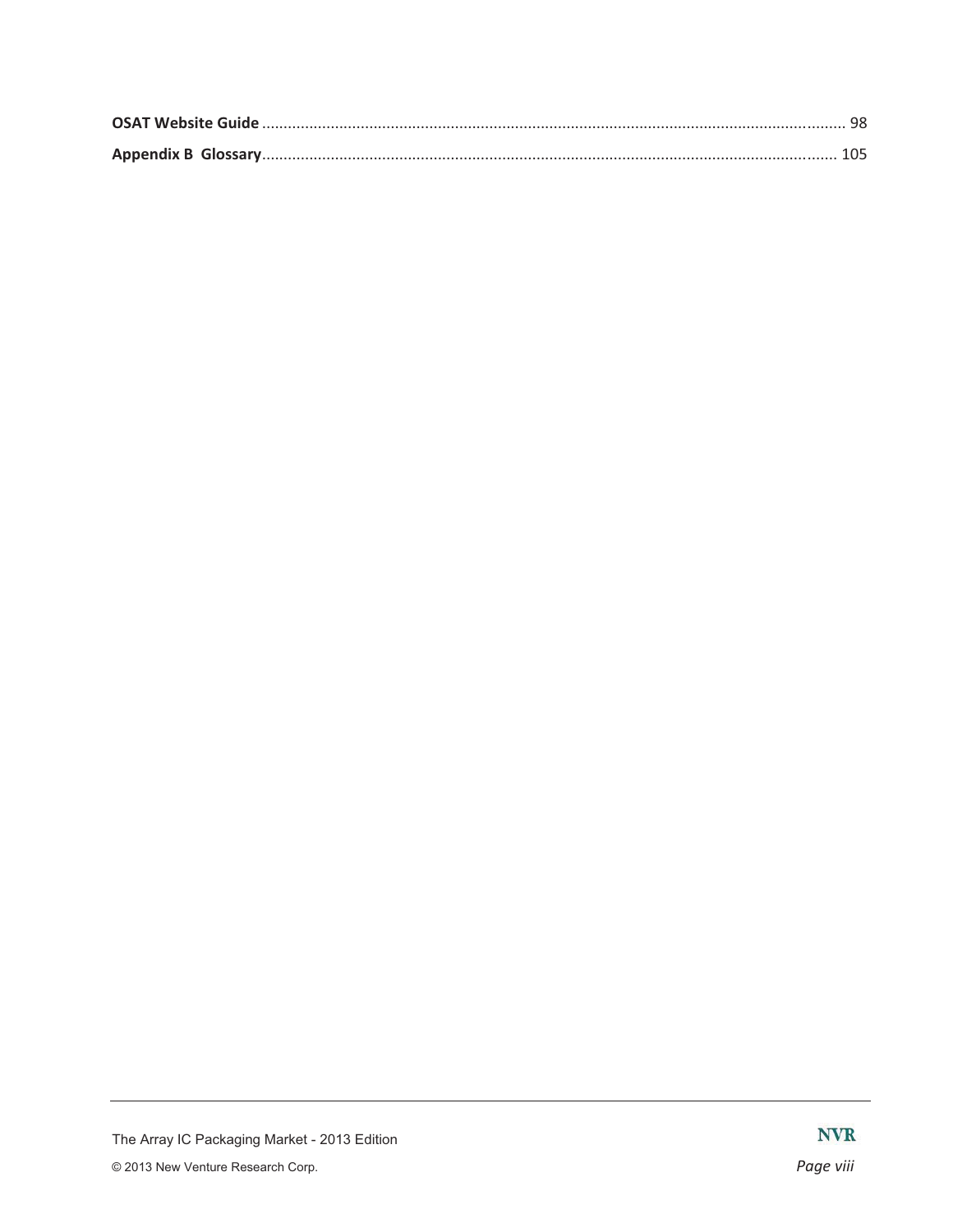# **Chapter 1 INTRODUCTION**

### **1.1- Background-**

The high demand for today's handheld electronics is requiring package solutions which can accommodate more I/O and more functionality than ever before.

Array packages fit that bill by allowing for more than just one row of I/O around the underside of the package as it attaches to the printed circuit board (PCB). Array packages are covered in this report which is described within.

#### **1.2- Scope-**

This report covers these basic topics:

- BGA/LGA/CGA and FBGA/FLGA Packages
- QFN and Fan-In QFN Solutions
- WLP and Fan-Out WLP Solutions

### **1.3- Organization-**

This report is divided into six chapters and two appendices. They are as follows:

Chapter 1, Introduction: This chapter outlines the background, scope, organization, and methodology of the report.

Chapter 2, Executive Summary: This chapter provides summary forecasts and information.

Chapter 3, Economic Outlook and Worldwide Electronics Industry Forecast, is an overview of the state of the overall economy and semiconductor industry.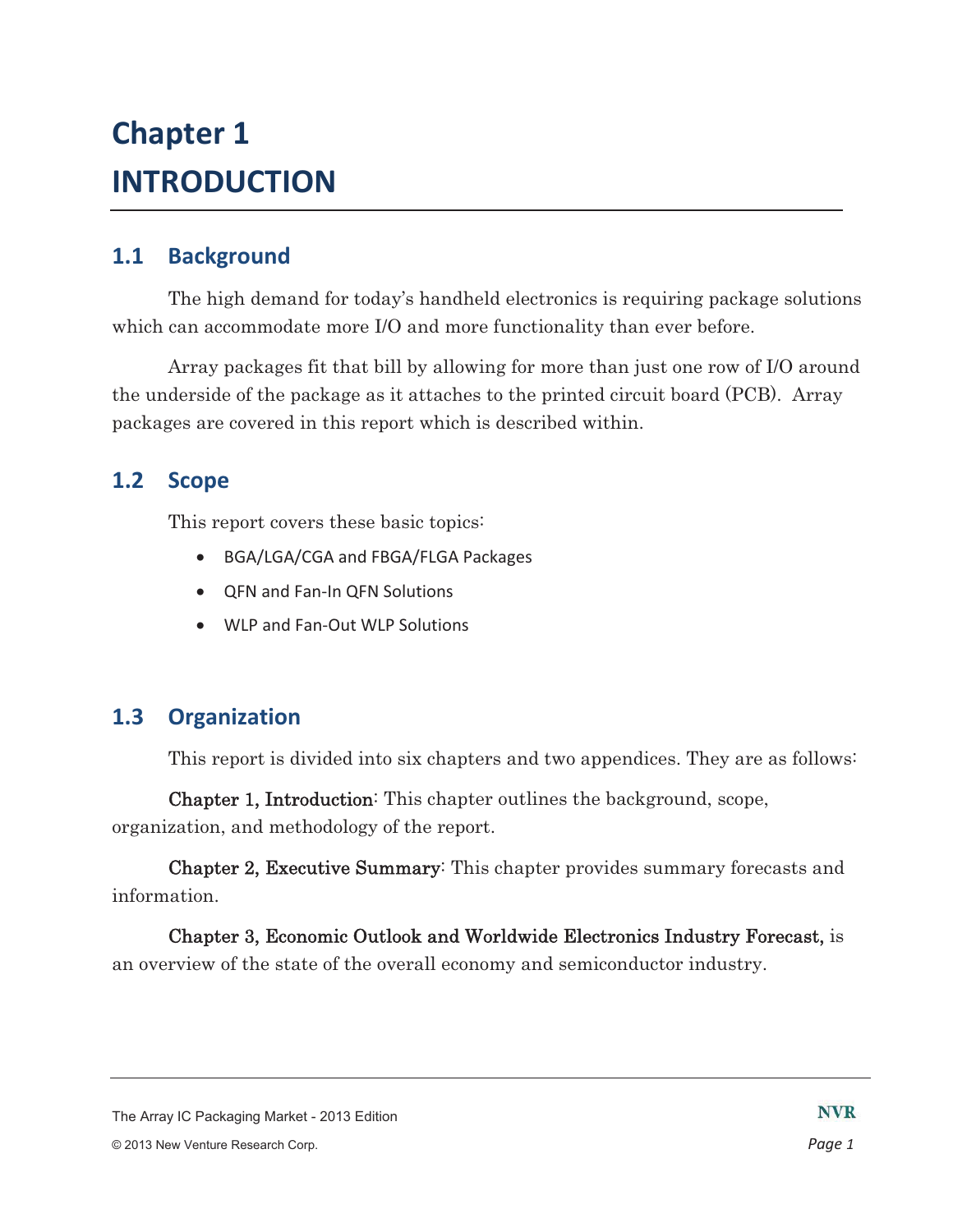Chapter 4, BGA/LGA/CGA and FBGA/FLGA Package Solutions, breaks down the BGA and FBGA package families by their interconnections to the PCB by virtue of balls, land pads, or columns.

Chapter 5, Quad Flat Pack and Fan-In QFN Packages, covers the QFN package solution with emphasis on the Fan-in QFN package, which expands the I/O range which can be obtained with this package by adding additional rows of leads towards the interior of the package for an array pattern. Two or three rows are common at this time, turning this leadframe package into an array package solution.

Chapter 6, Wafer-Level Packages and Fan-Out WLPS, delves into the WLP market which includes the Fan-out WLP. The Fan-out WLP expands the number of I/O to beyond the perimeter of the die to form an array pattern on an overmold placed around the die during assembly. This increases the potential I/O count from what can otherwise be achieved on a WLP solution, while taking advantage of wafer level efficiencies.

Appendix A, Website Address Guide: This appendix contains the Internet addresses of the companies presented in this report, plus the OSAT companies that serve the IC packaging industry.

Appendix B, Glossary: This appendix contains a general glossary of terms used in the IC packaging industry.

### **1.4- Methodology-**

Information was obtained from both primary and secondary sources to complete this report. Information was gathered by telephone, e-mail, at trade shows, from speakers at seminars, conferences, luncheons and dinners, and by visiting companies in the industry. Secondary sources of information included company literature, trade magazines, seminar proceedings, and the Internet, and often led to further primary contact.

Hundreds of individuals were contacted for information for this report. They included key people within all of the major semiconductor fabrication companies and IC package foundries around the globe. Information was obtained using standard surveys and is printed only in the aggregate. The survey questions were designed to